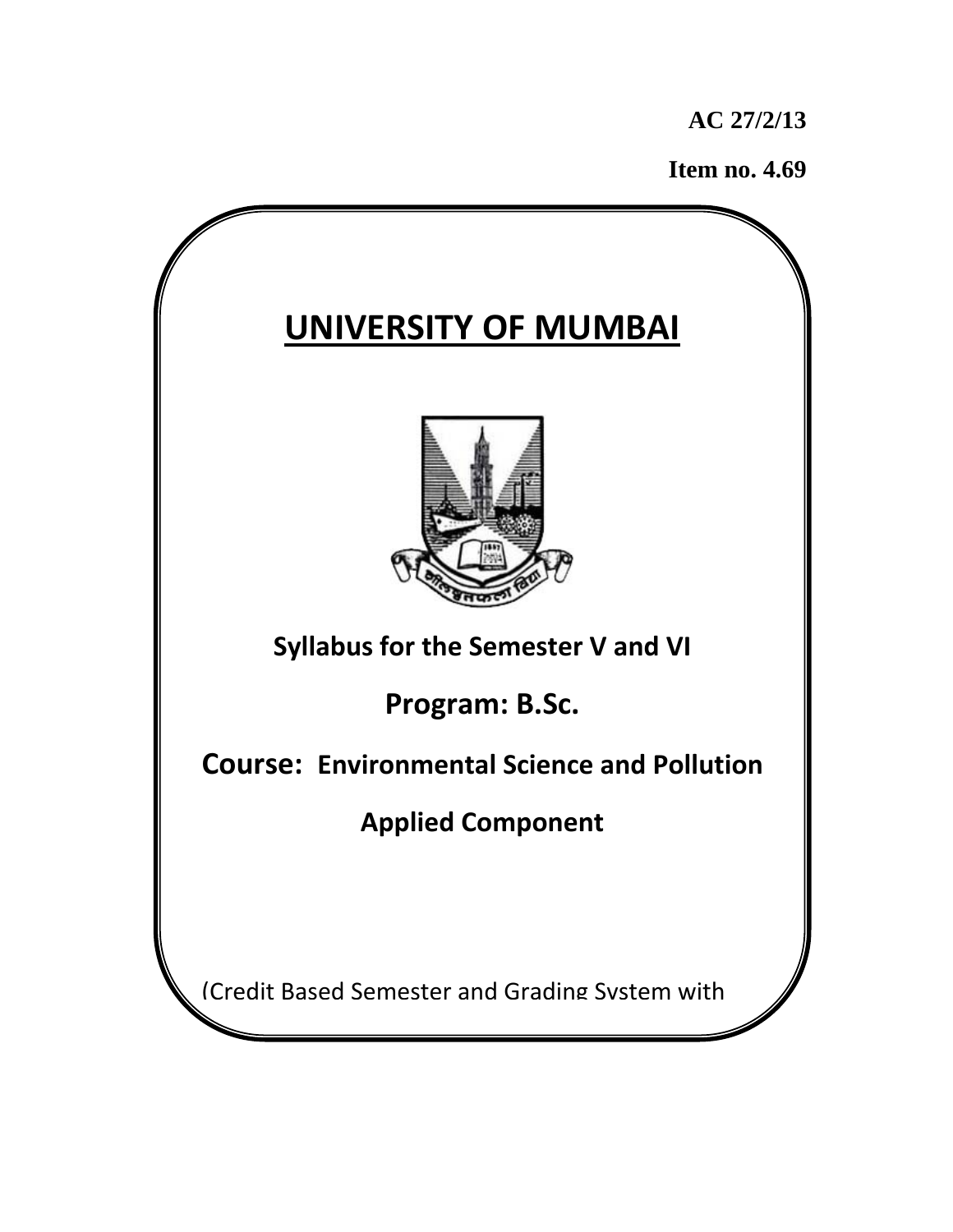# **PREAMBLE**

Applied component was introduced for T.Y. B.Sc. class in the academic year 1979-80 with a view to enhance essential for employability. There after the syllabus of T.Y.B.Sc. Applied Component in Environment Science and Pollution has been revised hardly anytime. And then the syllabus lastly has been revised in 1994. Environment Science is the subject which is need based and multidisciplinary. The syllabus needs to get updated as per the requirement of the time. Similarly the emphasis on entrepreneurial potential and skills needs to get added in the syllabus by incorporating applied topics having commercial propositions. Similarly the syllabus needs to have a flexi concept as it is a multidisciplinary. Hence as per the decision of Faculty of Science the syllabus of Applied Component is adopted in BOS Zoology where the flexi concept is introduced in the applied component. In this the BOS experimented the flexibility in terms of selecting any four out of eight units included in the syllabus during the last revision. The experiment has been successful and appreciated. It is continued in this revised syllabus also. Hence in the syllabus of Applied Component Environmental Science and Pollution the concept is incorporated from the academic year 2013-2014.

From the academic year 2010-2011, the University has introduced Credit Based Semester and Grading System with continuous evaluation involving Internal and External Assessment. The revised syllabi in the Applied Component subjects in Zoology are modularized offering opportunity to learners to study any four out of a total of eight units in each course.

The jurisdiction of our esteemed University extends from Colaba in South Mumbai to Banda in Sindhudurga. The diversity of the colleges affiliated to the University in terms of infrastructure, expertise and opportunity has been an important consideration while drafting the syllabus. The syllabus offers freedom to select any four units out of eight in each paper in the semester according to the requirements of the College. This also satisfies the purpose of choice based syllabus.

Thus the revolutionary initiative of the BOS in Zoology, with an inherent flexibility, aimed at providing need based training catering to the needs of rural as well as urban niches has been continued with this revision of syllabi also. However this flexibility is, at present, available for only Applied Component subjects.

Dean Faculty Of Science,

Chairman of Pyramid Committee

for Syllabi in Zoology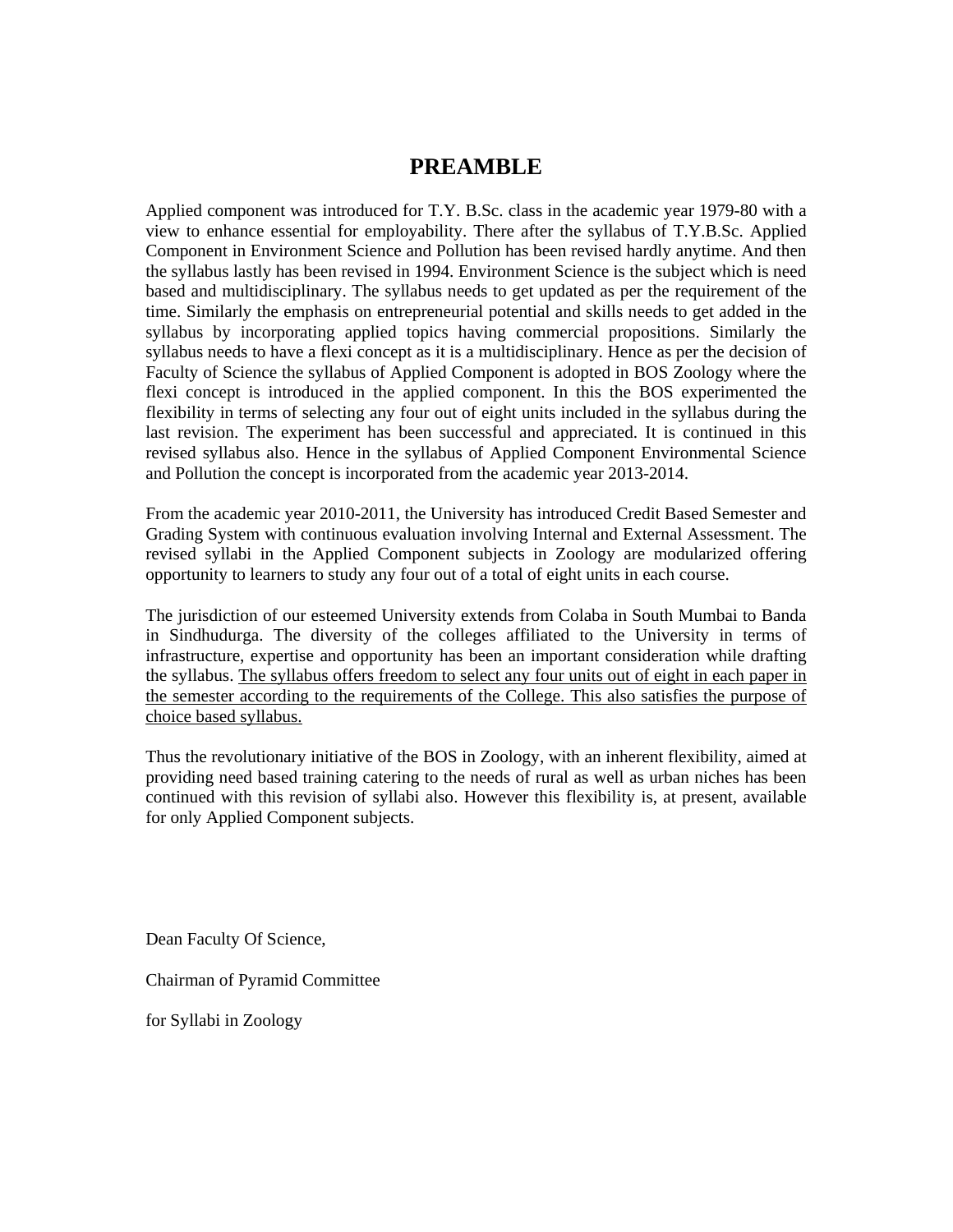# **T.Y.B.Sc.**

# **Applied Component - Environmental Science & Pollution**

# **Semester V**

| Theory (Any four Units to be opted) |              |                                               |                |                |  |  |  |
|-------------------------------------|--------------|-----------------------------------------------|----------------|----------------|--|--|--|
| <b>Course Code</b>                  | Unit         | <b>Topics</b>                                 | <b>Credits</b> | L / Week       |  |  |  |
| <b>USACEVS501</b>                   | $\mathbf I$  | <b>Ecosphere or Environmental Components</b>  |                |                |  |  |  |
|                                     | $\mathbf{I}$ | <b>Natural Resources</b>                      |                |                |  |  |  |
|                                     | Ш            | <b>Types of Pollution</b>                     |                |                |  |  |  |
|                                     | IV           | Environmental Monitoring & Risk<br>Assessment | $\overline{2}$ | $\overline{4}$ |  |  |  |
|                                     | V            | Solid Waste Management                        |                |                |  |  |  |
|                                     | VI           | Climate Change                                |                |                |  |  |  |
|                                     | VII          | Environmental Education & Legislation         |                |                |  |  |  |
|                                     | VIII         | Sustainable Development                       |                |                |  |  |  |
| <b>Practicals</b>                   |              |                                               |                |                |  |  |  |
| <b>USACEVS5P1</b>                   |              | Practical based on Course USACEVS501          | $\overline{2}$ | 4              |  |  |  |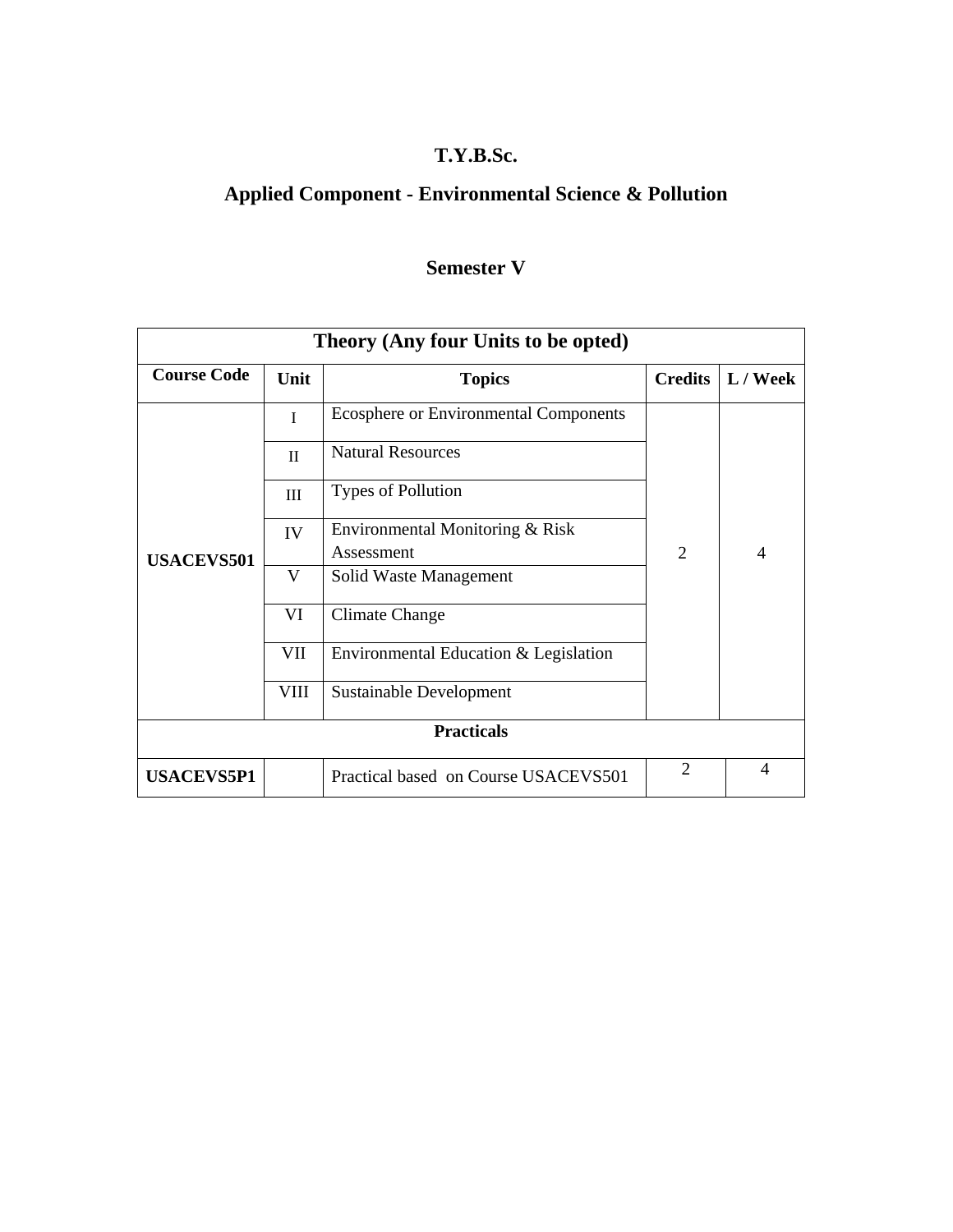## **Semester V: Theory**

## **Environmental Science & Pollution**

# **Course code: USACEVS501 (Any four Units to be opted)**

**Lectures 60 Credits 2** 

### **Unit 1 Ecosphere**

- 1.1 Atmosphere: Physico-chemical characteristics, division, composition & significance of components.
- 1.2 Hydrosphere: Water resource & water cycle, physico-chemical characteristics of aquatic environment.
- 1.3 Lithosphere: Composition, inorganic & organic components in soil, types of soil, soil profile & nutrients in soil.
- 1.4 Biosphere: Composition of Biosphere & brief account of types of biomes.

### **Unit 2 Natural Resources**

- 2.1 Concept & types of resources.
- 2.2 Current status of major resources: Water, land, mineral, biological & energy resources.
- 2.3 Need for conservation of resources.
- 2.4 Rational use of resources.

### **Unit 3 Types of Pollution**

- 3.1 Air Pollution: Sources, types & effects of pollutants.
- 3.2 Water Pollution: Sources, types & effects of pollutants.
- 3.3 Noise Pollution: Sources, types & effects of pollutants.
- 3.4 Radiation Pollution: Sources, types of radiations & effects on health.

### **Unit 4 Environmental Monitoring & Risk Assessment**

- 4.1 Remote Sensing and GIS: Principle, types & applications.
- 4.2 Water pollution monitoring & assessment techniques.
- 4.3 Air pollution monitoring & assessment techniques.
- 4.4 Concept & evaluation of environmental risk assessment.

### **Unit 5 Solid Waste Management**

- 5.1 Introduction, Definition and Classification based on the sources of generation.
- 5.2 Composition and Segregation at source, treatment (Chemical/Mechanical/Biological).
- 5.3 Introduction to open dumping and sanitary landfill methods of waste disposal.
- 5.4 Solid Waste as a useful resource.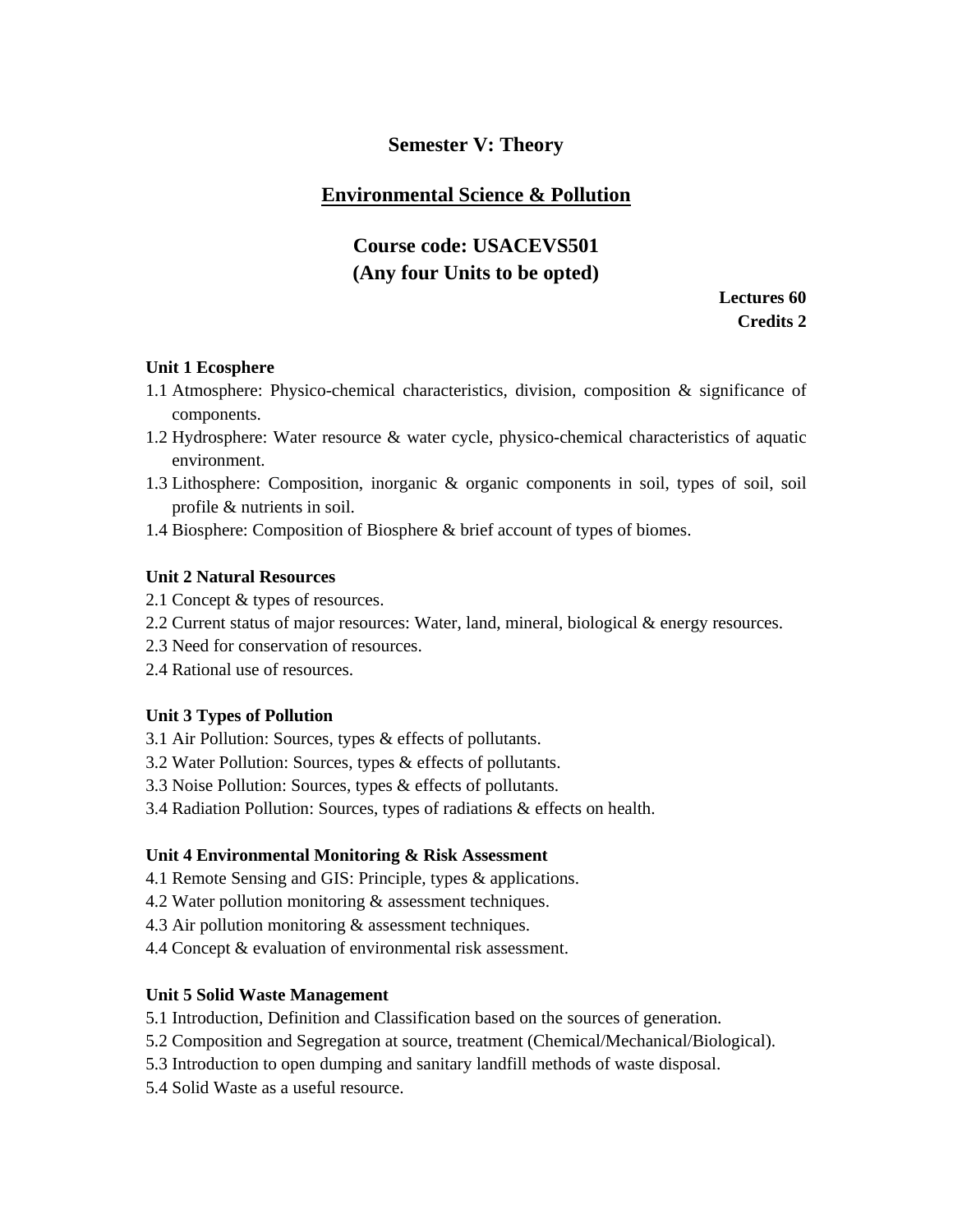#### **Unit 6 Climate Change**

- 6.1 Introduction to climate change & global warming.
- 6.2 Greenhouse Gases: Sources & effects.
- 6.3 Effects of climate change.
- 6.4 Role of IPCC in climate change monitoring.
- 6.5 Kyoto Protocol, Montreal Protocol, Earth Summit & UN Convention on Climate Change.

### **Unit 7 Environmental Education & Legislation**

- 7.1 Goals, objectives & principles of Environmental Education.
- 7.2 Environmental Education Programmes in India.
- 7.3 Environmental Organizations & Agencies-CITES, EPA, IUCN & MAB.
- 7.4 Environmental Laws in India: Water Prevention & Control of Pollution Act1974, Air Prevention & Control of Pollution Act1981, Environment Protection Act 1986 & Biological Diversity Act 2002.

### **Unit 8 Sustainable Development**

- 8.1 Concept of sustainable development.
- 8.2 Strategy for sustainable development.
- 8.3 Sustainable development indicators & policies.
- 8.4 Ecotourism

### **Semester V**

### **Practical**

## **Course Code USACEVS5P1**

#### **2 Credits**

- 1) Study of Physico-chemical properties of water: Conductivity, Turbidity, Dissolved oxygen, Salinity & Total hardness.
- 2) Estimation of Pollutant: BOD, COD & MPN.
- 3) Study of soil microflora.
- 4) Measurement of intensity of light by Lux meter.
- 5) Bioassay studies using water hyacinth or any suitable material.
- 6) Observation & study of: Solar panel, Biogas plant, Air & Noise pollution monitoring device, CFL bulbs.

Report of Field or Industrial Visit/Excursion.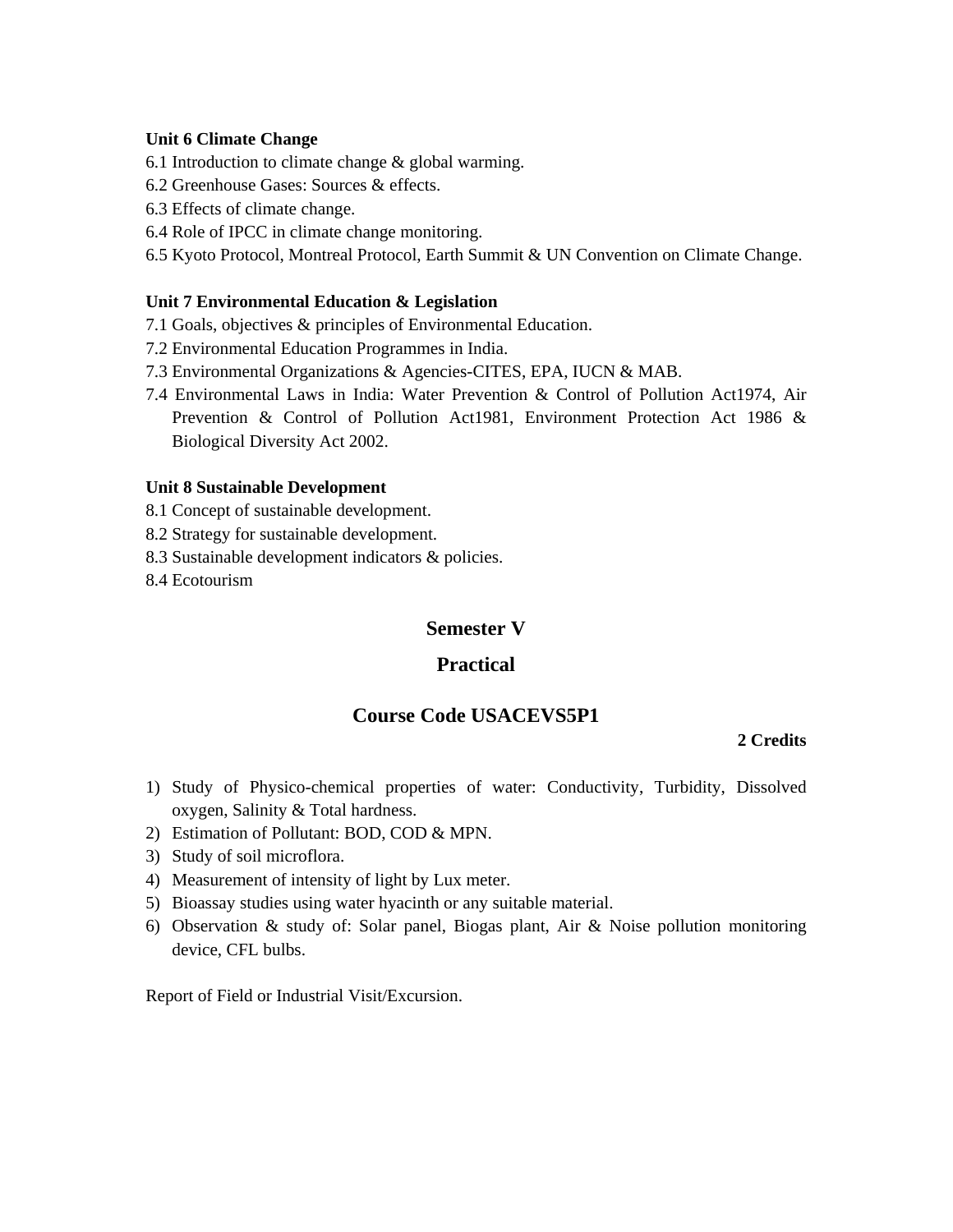# **Suggested Assignment Topics for Group Activity**

### **Case studies:**

- 1) Meuse valley-Belgium
- 2) London smog
- 3) Torry Canyon
- 4) Bhopal gas tragedy
- 5) Chernobyl
- 6) Minamata & Itai itai
- 7) Best out of waste (Plastic waste, metal waste, e-Waste, etc.)
- 8) Recycling of paper (Paper making).
- 9) Eco-friendly festivals.

# **Suggested Field Visits**

Field visits are to be organized to facilitate students to have firsthand experience & exposure to technology/production/functioning of organization/units or witness a relevant activity.

Each student must make at least 01 (one) such visit to the Units/Treatment Plants/Aquatic or Terrestrial habitat organized by the College.

- 1) Visit to sewage treatment plant.
- 2) Visit to Vermicomposting unit.
- 3) Visit to Air Monitoring Laboratory.
- 4) Environment Pollution Detecting Laboratory.
- 5) Visit to cooling towers in industries.
- 6) Visit to Rain Water Harvesting System.
- 7) Visit to Biogas Plant.
- 8) Visit of Green Building/Ecotel Hotel.
- 9) Visit to Water Filtration Plant.
- 10) Visit to office of Pollution Control Board.
- 11) Visit to Greenhouse.
- 12) Visit to Solid Waste Management Plant.
- 13) Visit to hydro/thermal power plants.
- 14) Visit to Environmental Agencies-CITES
- 15) Visit to National Parks, Sanctuaries, Biosphere Reserves etc.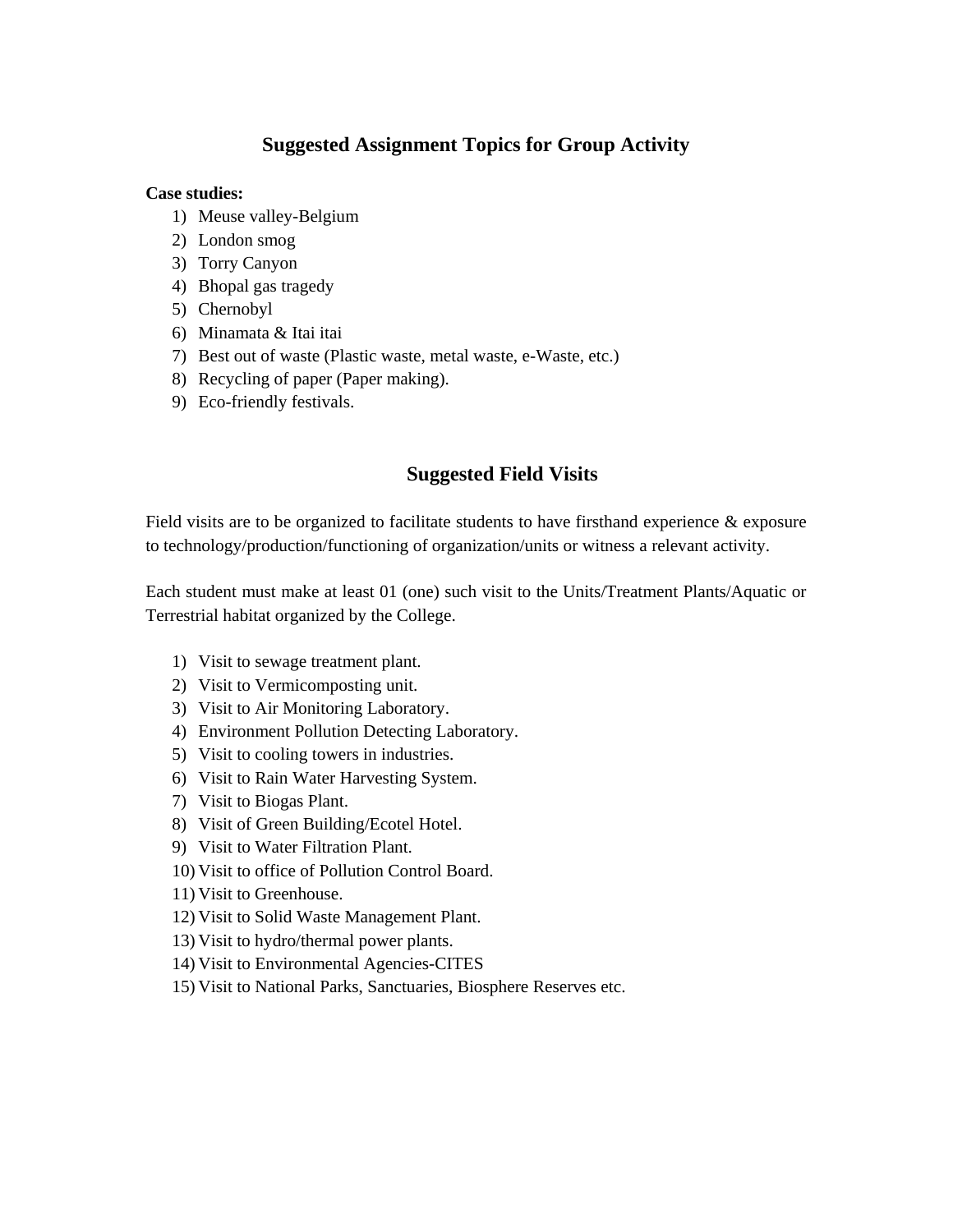# **T.Y.B.Sc.**

# **Applied Component - Environmental Science & Pollution**

# **Semester VI**

| Theory (Any four Units to be opted) |              |                                      |                |                |  |  |  |
|-------------------------------------|--------------|--------------------------------------|----------------|----------------|--|--|--|
| <b>Course Code</b>                  | Unit         | <b>Topics</b>                        | <b>Credits</b> | L / Week       |  |  |  |
| <b>USACEVS601</b>                   | I            | <b>Biodiversity</b>                  | $\overline{2}$ | $\overline{4}$ |  |  |  |
|                                     | II           | <b>Energy Resources</b>              |                |                |  |  |  |
|                                     | Ш            | <b>Safety Standards</b>              |                |                |  |  |  |
|                                     | IV           | <b>Pollution Control</b>             |                |                |  |  |  |
|                                     | $\mathbf{V}$ | Disaster Management                  |                |                |  |  |  |
|                                     | VI           | <b>Environmental Management</b>      |                |                |  |  |  |
|                                     | VII          | <b>Environmental Economics</b>       |                |                |  |  |  |
|                                     | VIII         | Novel Technologies                   |                |                |  |  |  |
| <b>Practicals</b>                   |              |                                      |                |                |  |  |  |
| <b>USACEVS6P1</b>                   |              | Practical based on Course USACEVS601 | $\overline{2}$ | 4              |  |  |  |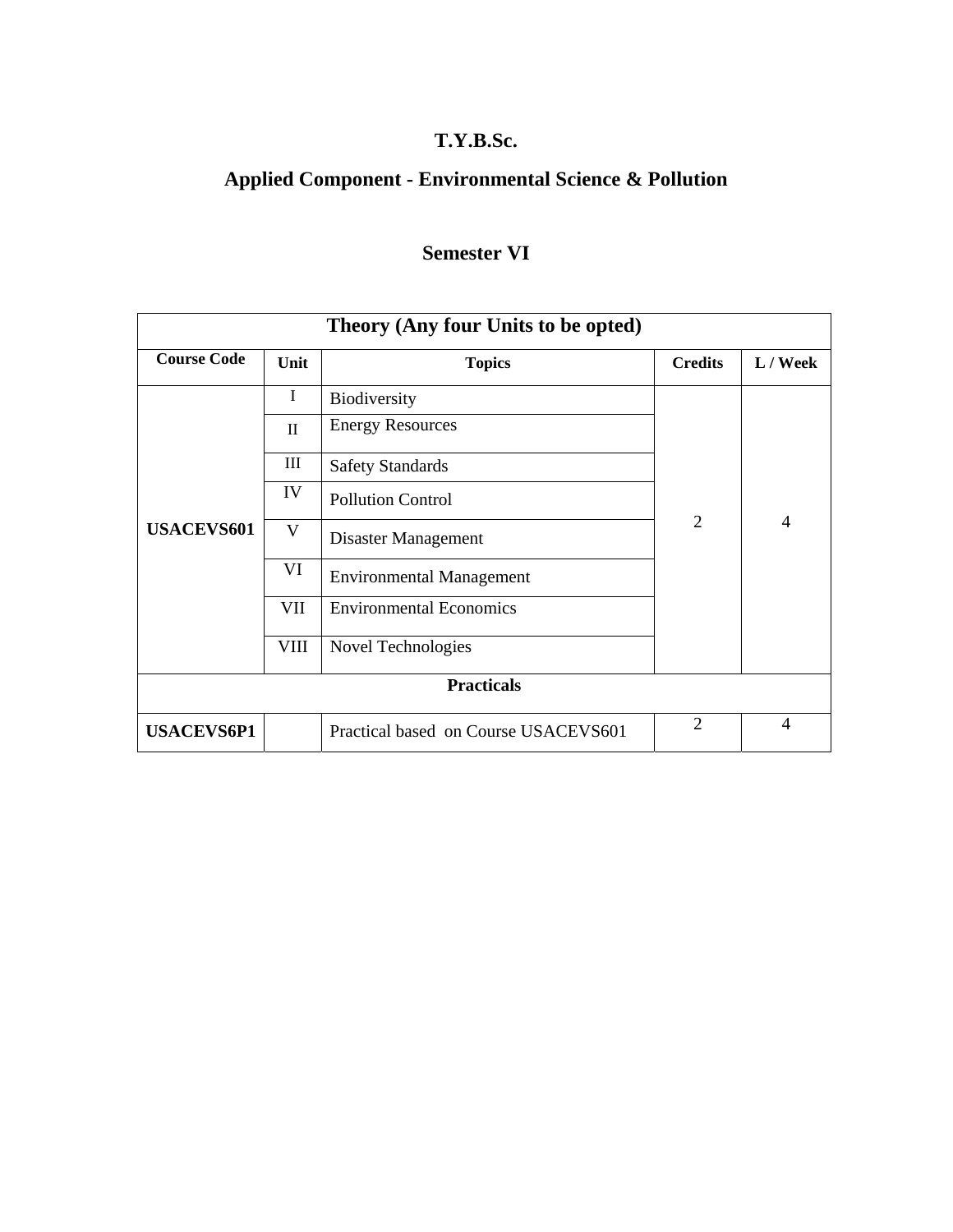# **Semester VI: Theory Environmental Science & Pollution Course code: USACEVS601 (Any four Units to be opted)**

**Lectures 60 Credits 2** 

### **Unit 1 Biodiversity**

- 1.1 Concept, definition & scope of Biodiversity.
- 1.2 Genetic & Species diversity.
- 1.3 Biodiversity Conservation: In-situ & Ex-situ.
- 1.4 Hotspots of biodiversity & Biosphere Reserves in India.
- 1.5 Indicator species, Bioprospecting, Biopiracy & Bioweapons.

### **Unit 2 Energy Resources**

- 2.1 Conventional energy sources: Oil, Coal, Natural gas, Uranium & Nuclear energy.
- 2.2 Non-conventional energy resources: Photovoltaic cell, solar, wind & tidal energy.
- 2.3 Biological Energy resources: Biomass & biofuels, Petro crops & power from biomass.
- 2.4 Use of wastes: Water-based biomass, energy from waste & solid waste.

### **Unit 3 Safety Standards**

- 3.1 Environmental Protection Standards in India (Factories Act, 1948 & 1987 Amendments)
- 3.2 International Standards (OSHA, NIOSH, ACGIH) Threshold Limit Value (TLV), Short Term Exposure Limits (STEL).
- 3.3 Personal Protective Equipments (Respiratory: RPPE & Non Respiratory: NRPPE)
- 3.4 Biosafety guidelines for GMO.

### **Unit 4 Pollution Control**

- 4.1 Water & Waste Water Treatment: Potable & Municipal Sewage Treatment.
- 4.2 Control of air emissions: Gaseous & Particulate matter.
- 4.3 Hazardous waste treatment & disposal.
- 4.4 Bioremediation concept & application, Biodegradation of PAH & Petrochemicals.

### **Unit 5 Disaster Management**

- 5.1 Natural disasters: Earthquakes, Tsunami, Floods, Volcanoes & Windstorms.
- 5.2 Environmental Hazards: Concerns & Management.
- 5.3 Anthropogenic activities related to environmental changes.
- 5.4 Future Planning for Sustainable Development: Disaster Management Plan for chemicals, fertilizer, electronics, Industries, Schools & Colleges, Commercial, Government Establishments etc.

### **Unit 6 Environmental Management**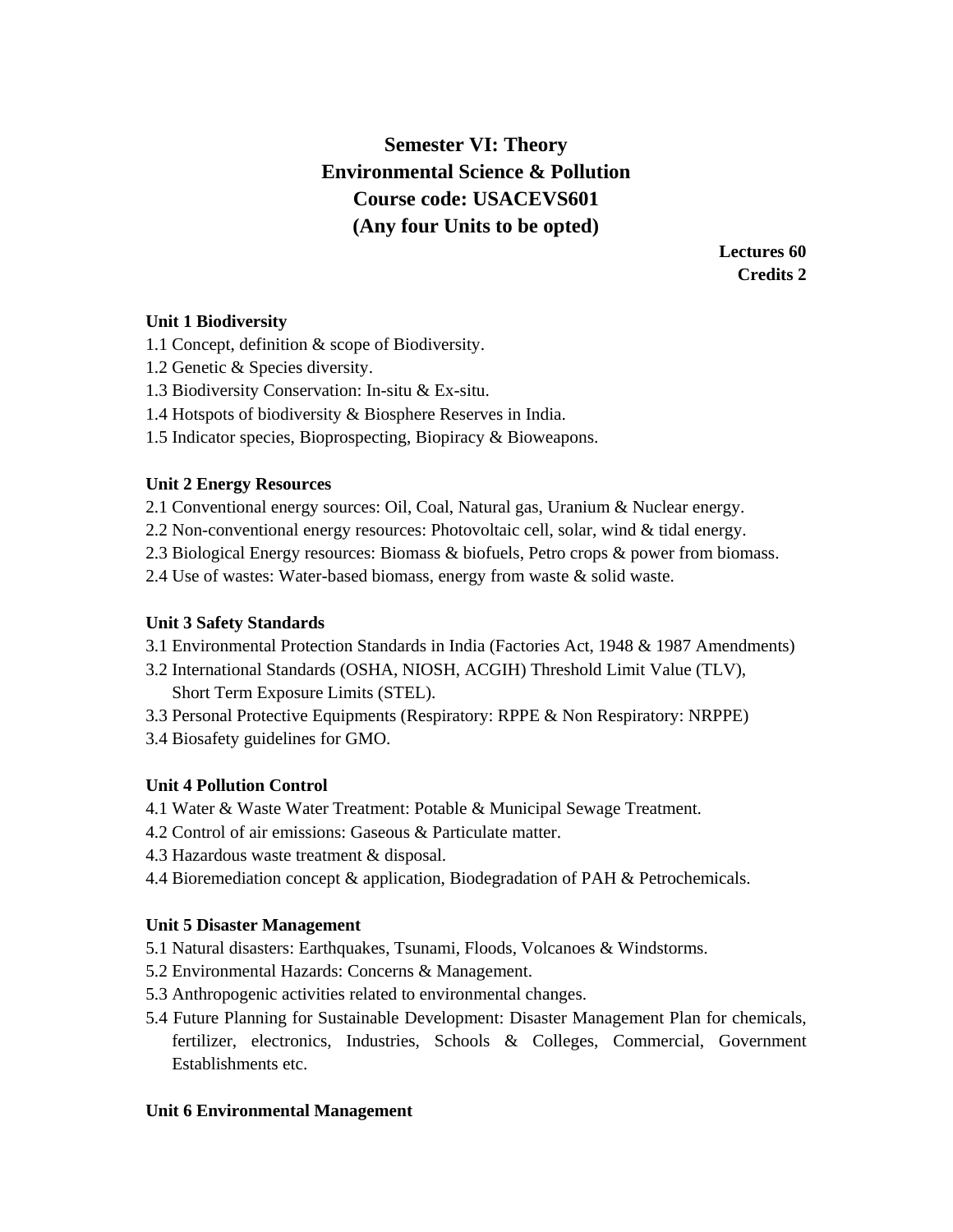- 6.1 Concept & process of EIA.
- 6.2 Methodology of EIA evaluation.
- 6.3 Concept of Life Cycle Assessment.
- 6.4 Ecological foot prints, Carbon sequestration & Carbon credits.
- 6.5 Environmental Quality Monitoring: ISO-14000

### **Unit 7 Environmental Economics**

- 7.1 Concept & Economics of Pollution Control.
- 7.2 Environmental Accounting: Definition, concept & issues.
- 7.3 Concept of Environmental Audit.
- 7.4 Benefits of Environmental Auditing.
- 7.5 Environmental Audit Programmes in India.

### **Unit 8 Novel Technologies**

- 8.1 Portable devices & biosensors used in environment monitoring.
- 8.2 Alternatives to conventional resources: Biodegradable plastic, Biodiesel, Bioethanol & Biopesticides.
- 8.3 Green buildings: Basic concept, types, waste management, rain water harvesting & sustainable use of energy.
- 8.4 Goals & significance of Green Chemistry.

## **Semester VI**

### **Practical**

### **Course Code USACEVS6P1**

- 1) Study of safety standards-Personal protection equipments, Safety symbols (Toxic. Hazardous, Radioactive, Corrosive, Poisonous, Irritant) & fire extinguisher.
- 2) Study of air microflora and determination of sedimentation rate.
- 3) Study of physical properties of soil: pH, temperature, moisture, organic carbon & texture of soil.
- 4) Population analysis by Quadrant method & Line Transect method.
- 5) Observation & study of indicator species.
- 6) Project (Individual activity) & assignment (Group activity)

### **Suggested Topics for Individual Project**

- 1) Effects of anthropogenic activities on different ecosystems.
- 2) Effect of tourism activities on different ecosystems.
- 3) Assessment of ecotourism potential.
- 4) Water audit in your area.
- 5) Survey of NGO's working in environmental field in your area.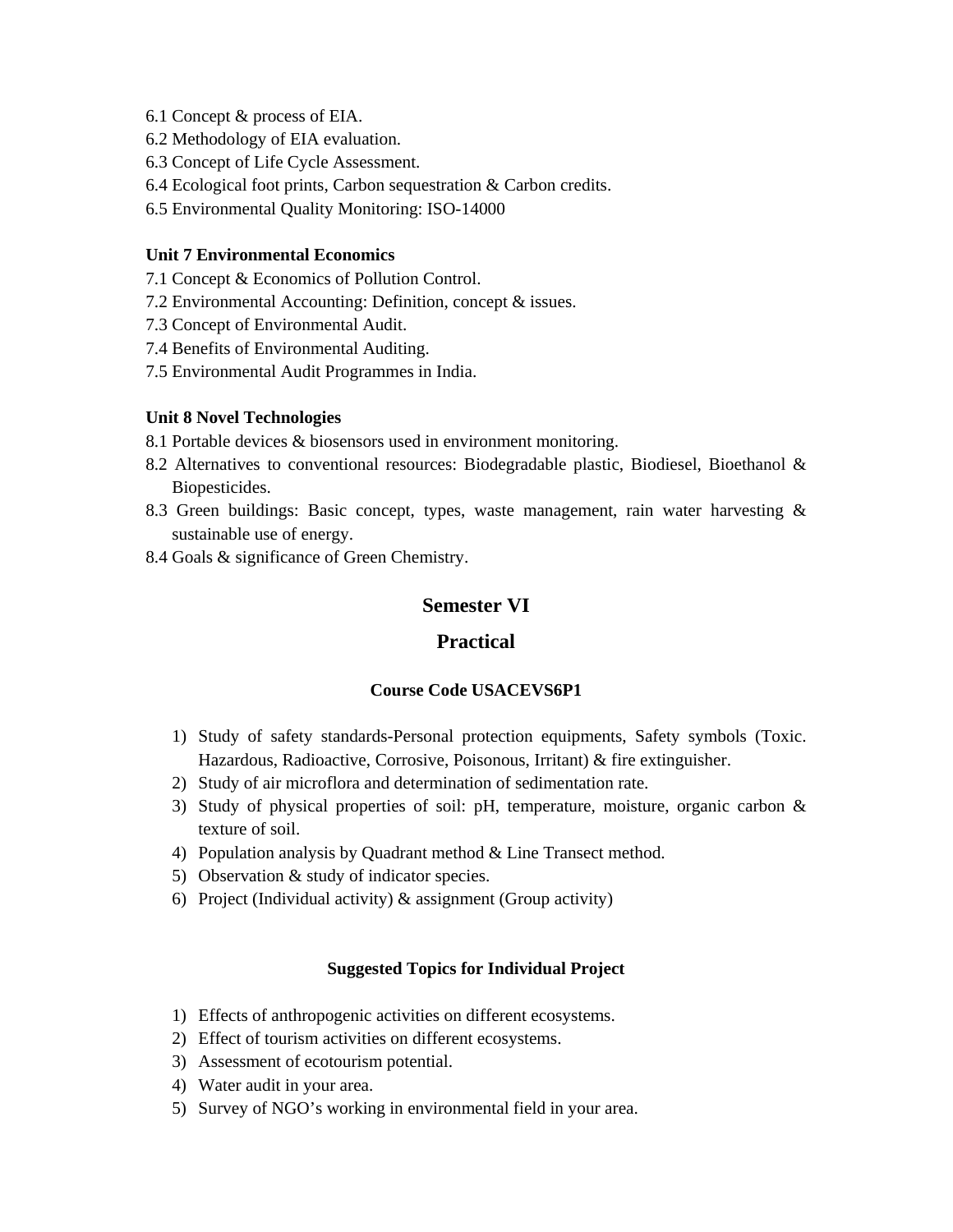- 6) Study of various environmental movements.
- 7) Costing, accounting & budgeting of eco-friendly idols during festivals.
- 8) Costing, accounting & budgeting for paper making from waste.
- 9) Study the role of microbes in biodegradation of: Plastic, Pesticides, Heavy metals, Hydrocarbons, etc.
- 10) Preparation of proposal for Green building & sustainable development.
- 11) Preparation of Feasibility Report of eco-friendly practices/eco-friendly products.
- 12) Study of different methods of energy conservation.

## **References**

## **Semester V & VI**

- 1. Ahluwalia V.K. & Malhotra Sunita: Environmental Science. Ane Books India 2006.
- 2. Anjaneyulu Y.: Environmental Impact Assessment Methodologies. B.S Publication Hyderabad. 2002.
- 3. Charles H. Southwid: Ecology & Quality of our Environment. D. Van Nostrand Co. N.Y. 1976.
- 4. Daniel Botkin & Edward Kellere: Environmental Science Earth as living Planet. J. Wiley & Sons 1995.
- 5. Dara S.S. & Mishra D.D.: Text book of Environmental Chemistry & Pollution Control. Revised edition; Publsh. S. Chand.
- 6. David D. Kemp: Global Environmental Issues A Climatological Approach. Roult Ledge & Company, London & N.Y. 1990.
- 7. E. J. Kormandy: Concepts of Ecology. Prentice Hall of India (Pvt.) Ltd.
- 8. E. P. Odum: Fundamentals of Ecology, W.B. Saunders Company.
- 9. H.V. Jadhav & S.N. Jogdand: Environmental, Chemical & Biological Analysis. Himalays Publ. House
- 10. J. Turk, A. Turk & K. Arms: Environmental Science. Saunders College Publishing 1983.
- 11. J.O. Ayoade: Introduction to Climatology for the Tropics. J. Wiley & Sons 1983.
- 12. K.V. Krishnamurthy: An Advanced Textbook on Biodiversity. Oxford & IBH Publishing Co. Pvt. Ltd. 2009.
- 13. L.L. Caccio: Water & Water Pollution Handbook. Marcel Dekker Inc. N.Y. 1971.